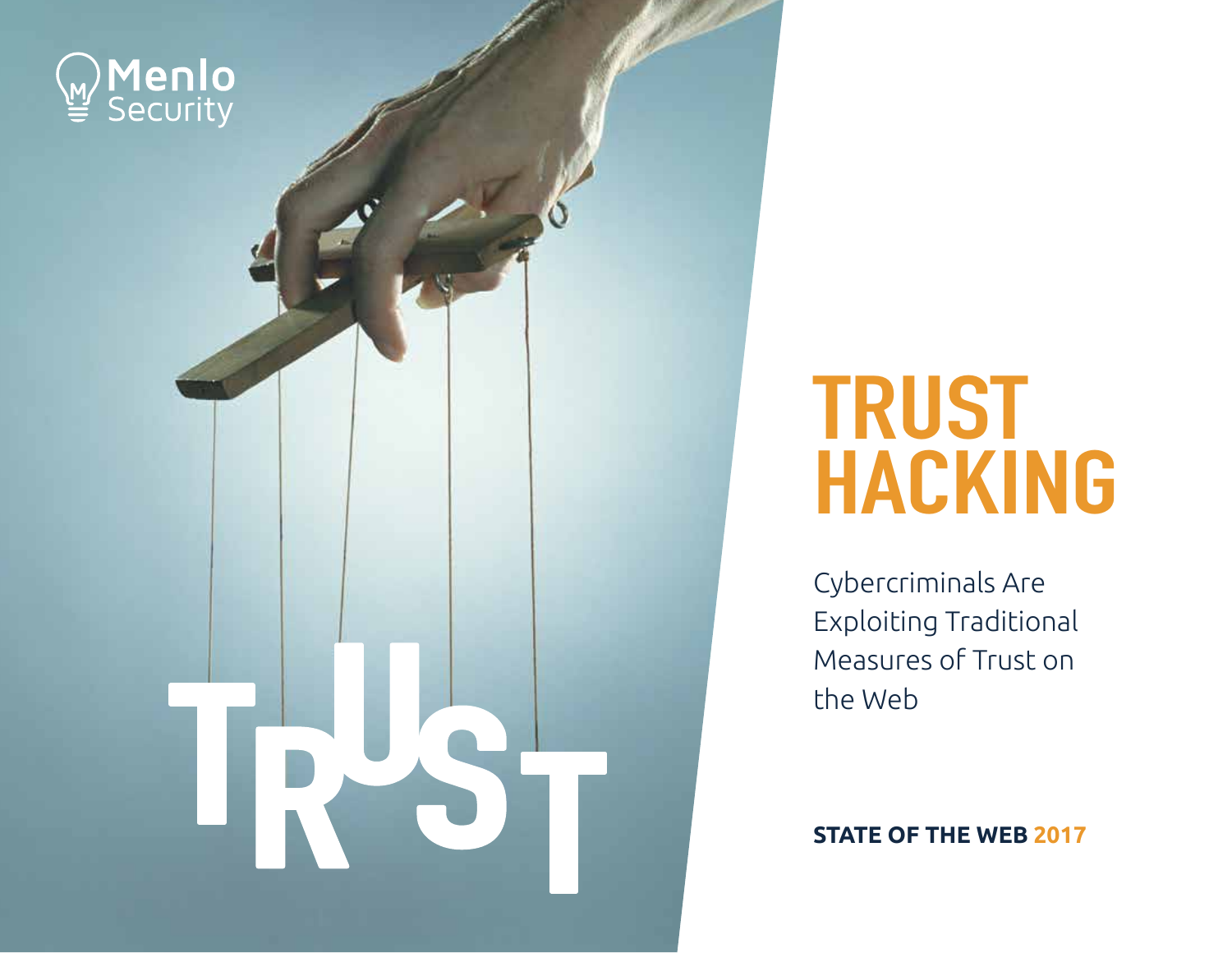# KEY FINDINGS

For this report, our researchers analyzed the top 100,000 domains as ranked by Alexa to understand the risks inherent in using the world's most popular websites. We found widespread evidence that cybercriminals are successfully exploiting long-held measures of trust, such as a particular site's reputation or the category in which the site is included, to avoid detection and increase the effectiveness of their attacks.



**Of ALEXA'S TOP 100,000 SITES WERE RISKY**

We consider a site risky if any one of these three criteria is met:

- $-$  The site, either the homepage or associated background sites, is running vulnerable software.
- $-$  The site is "known bad," meaning it has been used to distribute malware or launch attacks.
- $-$  The site has suffered a security breach in the past 12 months.

Phishing attackers are using well-known, popular hosting services to help avoid detection.

**ING SERVICES**

4,600 **PHISHING SITES USED LEGITIMATE HOST-**

Typosquatters camp out in trusted categories such as **Financial Services, Local Information, Travel,** and **News and Media.**



**BUSINESS AND ECONOMY EXPERIENCED THE MOST SECURITY INCIDENTS** 

In 2017, Business and Economy sites were particularly risky. This category:

- $-$  Hosted more phishing sites than any other category.
- $\overline{\phantom{a}}$  Contained more sites running vulnerable software, such as PHP 5.3.3, than any other category.
- $-$  Had more "known bad" sites than the Gambling category.
- $\overline{z}$  Experienced the most security incidents in the last 12 months.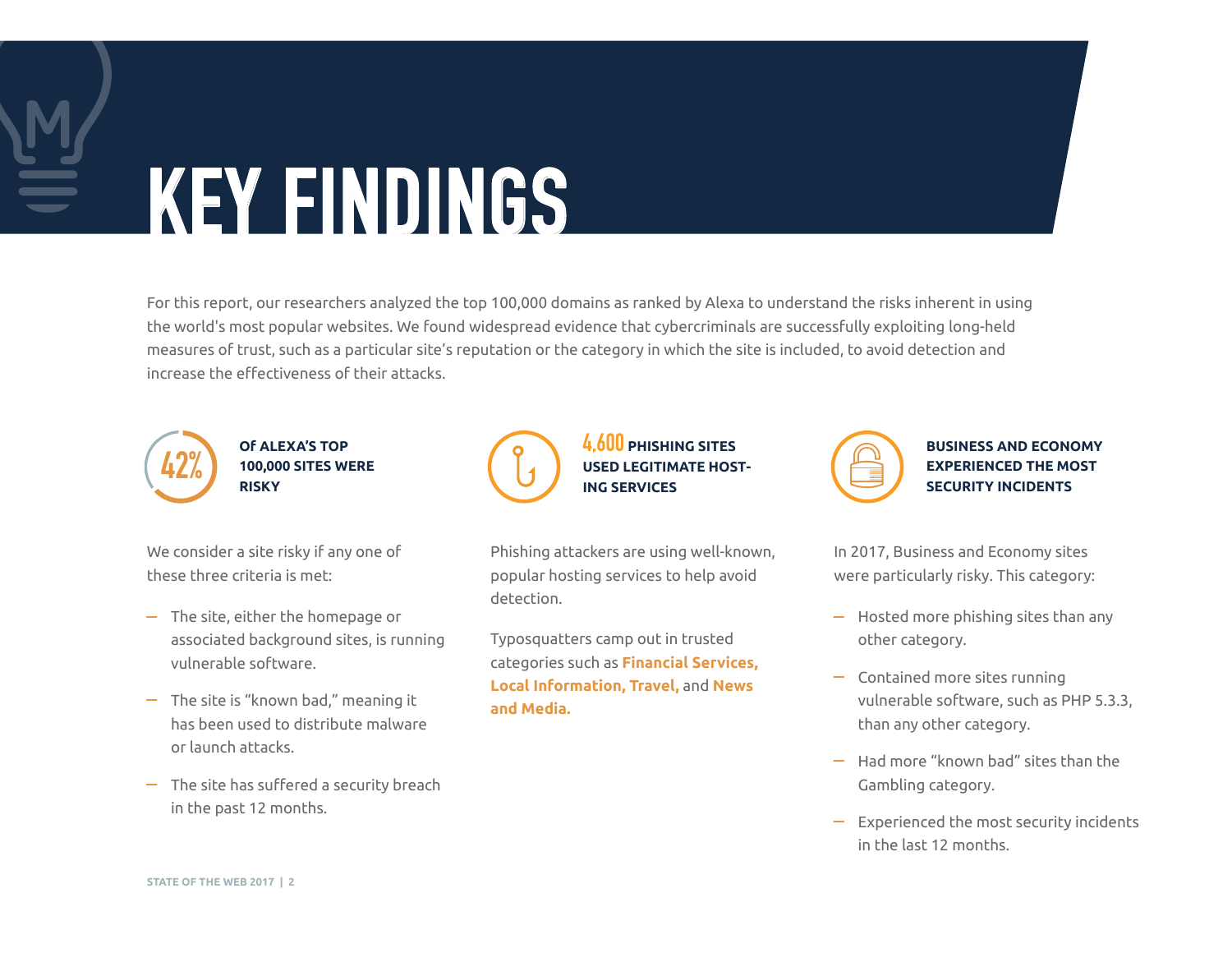# WEAPONIZING TRUST



**STATE OF THE WEB 2017 | 3**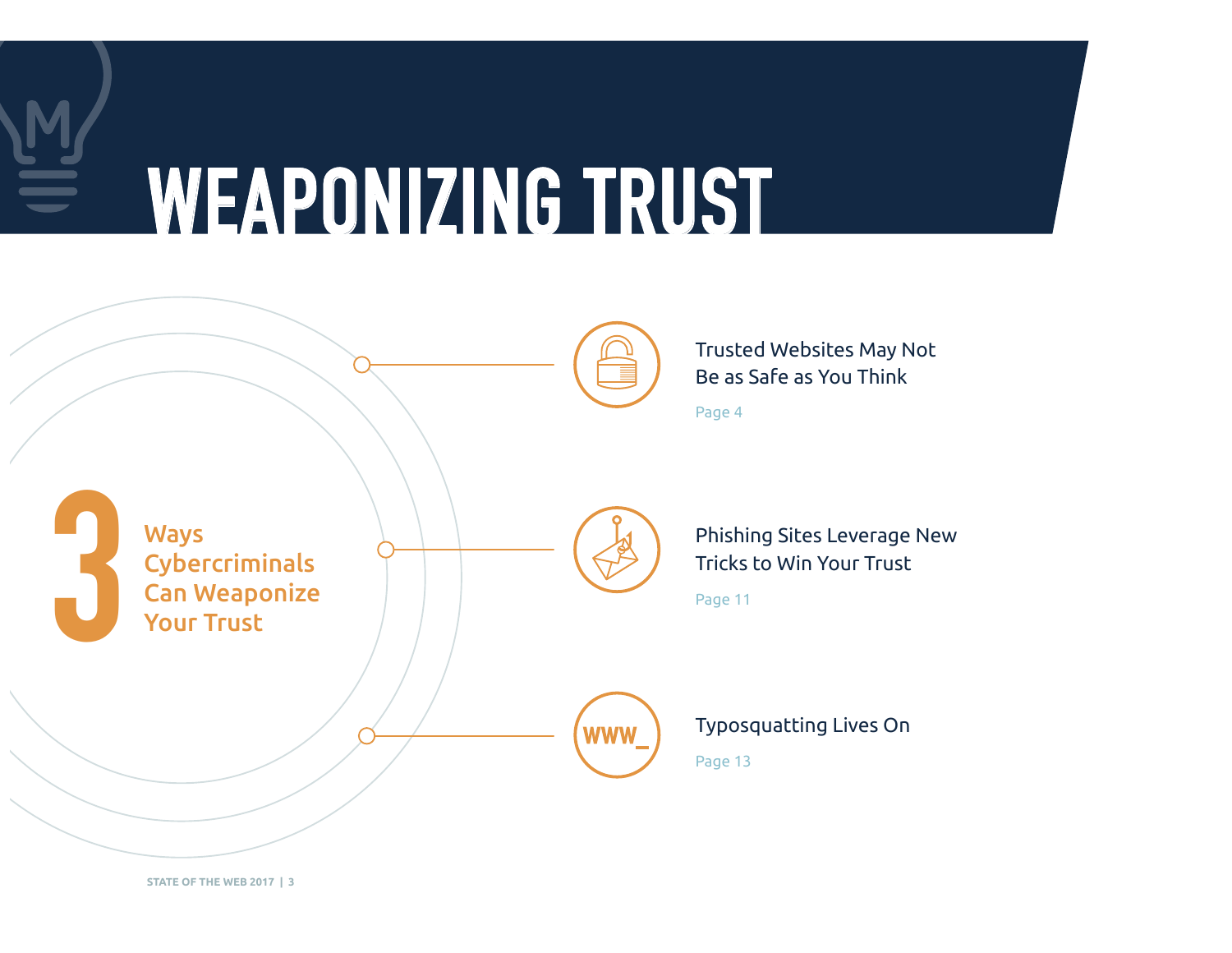

### Trusted Websites May Not Be as Safe as You Think

The web has become an integral part of our daily routines. From the time we wake up in the morning, to the time we go to bed at night, many of us have spent hours on the web doing our jobs, or simply checking stocks, weather, and news. When we visit well-known sites, as we've done for many years without issue, we have an underlying belief that these sites are safe. After all, these are reputable brands. What could possibly go wrong?

Unfortunately, attackers are taking advantage of the ubiquity of the web and people's trust to infect users' devices and propagate malware.

Some of the most notorious attacks in 2017, including the WannaCry and NotPetya ransomware attacks, leveraged the web to ensure the widest impact and do the greatest harm.



#### Background Radiation

Much of the security industry is focused on monitoring and controlling the online behavior of visitors to websites. But much of the damage wrought by cybercriminals happens behind the scenes, as websites connect with so-called "background sites" to carry out a user's requests. Our researchers found that every time a user visits a website, that site calls on an average of 25 background sites for content—say, to fetch the latest viral video from a content delivery server or grab ads to display from an ad-delivery network. The vast majority of malware prevention products, from simple antivirus and web filtering packages to sophisticated approaches such as behavioral modeling, focus on the domains that users click on each day—but ignore these calls to background sites.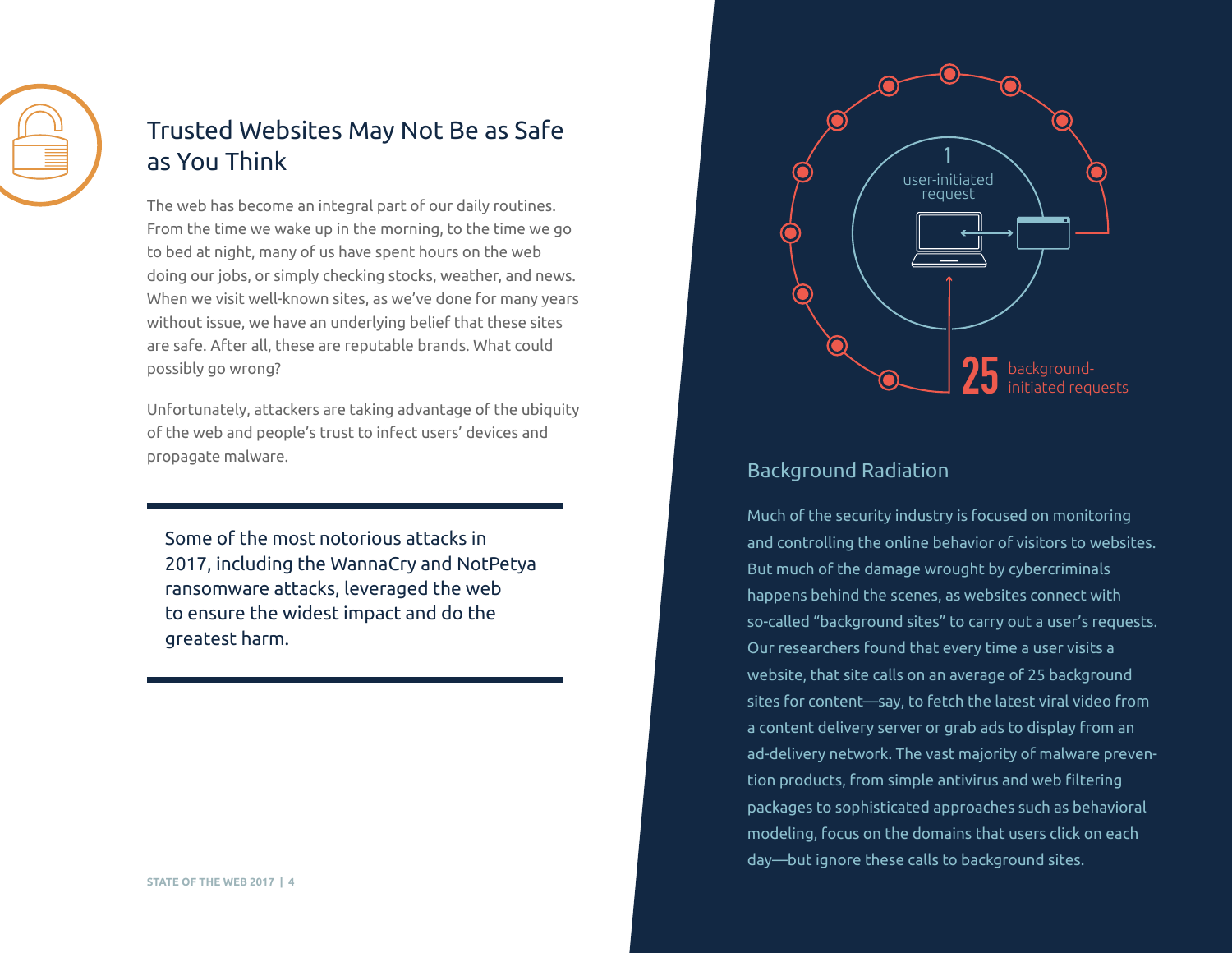

#### Widespread Use of Vulnerable Software

Menlo Security was able to passively fingerprint the script origin servers (website software) for primary and background sites, and correlate the CVE-IDs (documented vulnerabilities) of these sites. We found that many companies use aging software technologies to run their sites—technologies that have been around long enough to have been repeatedly compromised over the years.

#### More than 32,000 of the sites we studied rely on Microsoft IIS 7.5, which was released in 2009

In fact, many sites use software that is no longer fully supported. Microsoft's Internet Information Services (IIS) 5 was released in 2000, and reached "mainstream support end" in 2005.

All software has vulnerabilities, and credible vendors, including Microsoft, work diligently to provide patches to close them as soon as they are discovered. It is incumbent on administrators to apply all patches in a timely manner.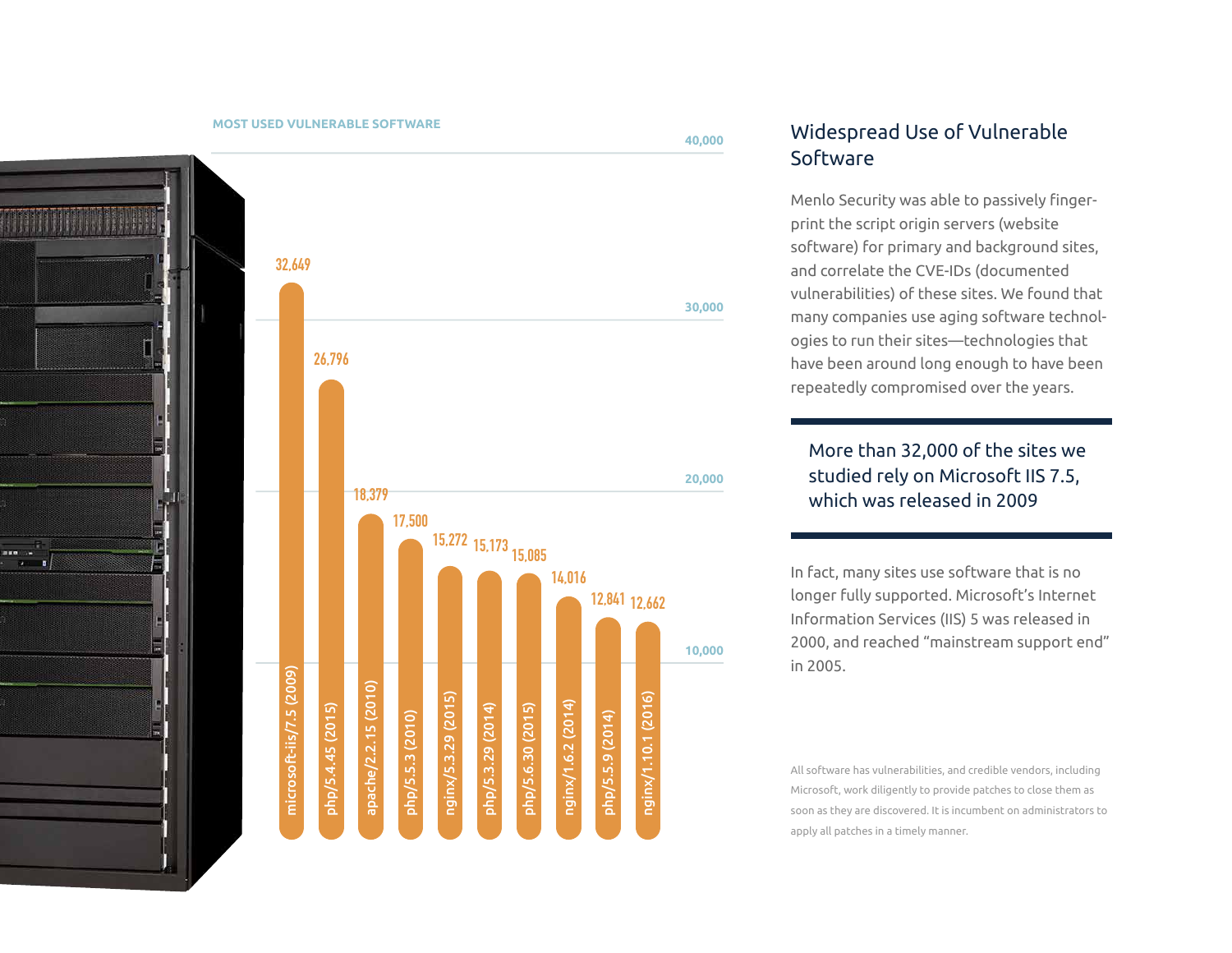### What's in a Label? Not Much

For decades, web security vendors have gone to great lengths to segment the world's websites into logical categories, such as Business and Economy, Shopping, News and Media, and Malware. Many companies have used these categories to help set security policy. Unfortunately, it's no longer advisable to consider any category as inherently "safe." According to our research, more than a third of all sites in categories including News and Media, Entertainment and Arts, Shopping, and Travel were risky.

#### Overall Risk

Percentage of sites in categories that satisfied one of our three criteria of riskiness

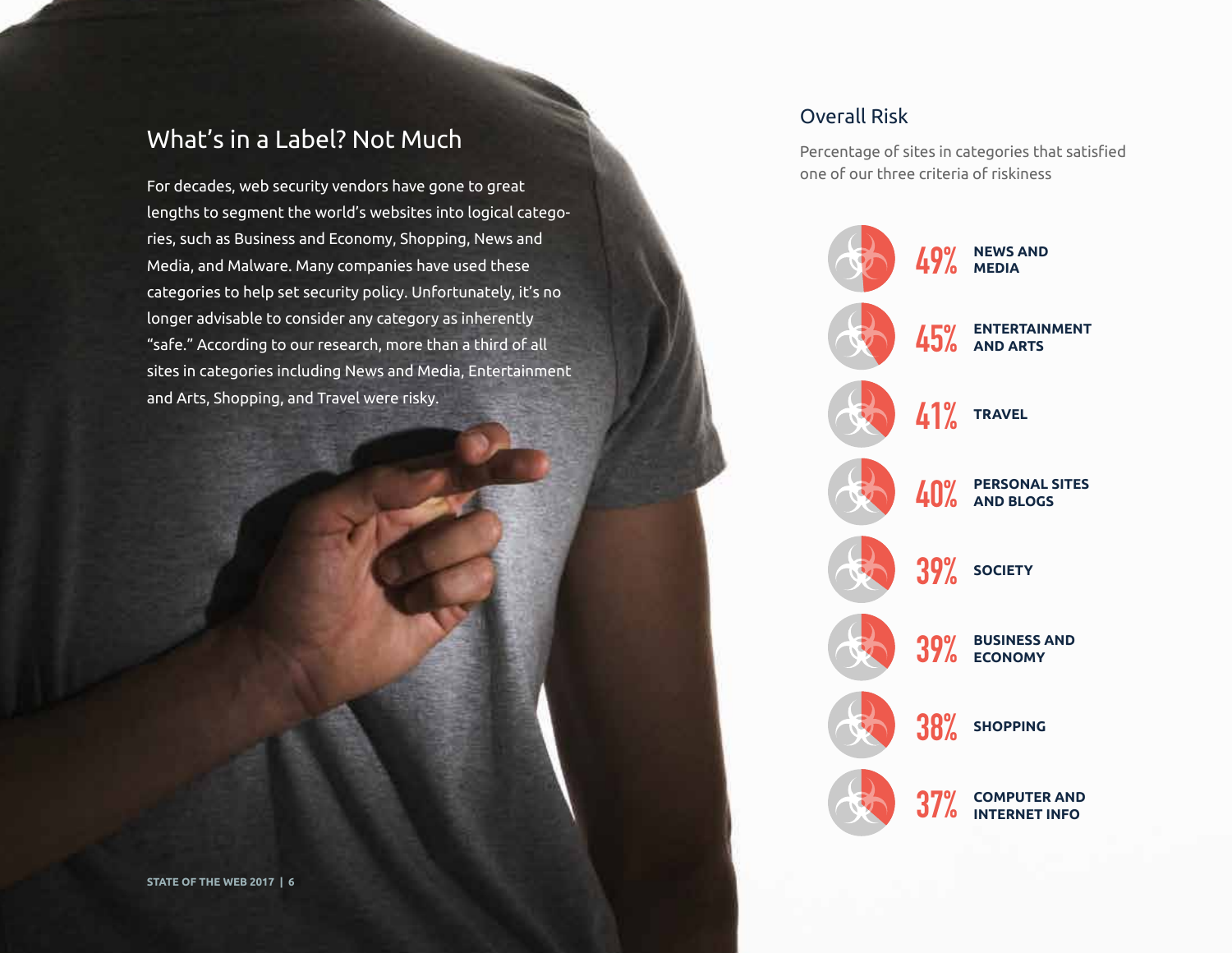Consider Business and Economy. It had more "known bad" sites than any other traditionally trusted category, with more than 12,000. That's fewer than in Adult and Pornography, but more than in Gambling.

## Known Bad Sites

These categories had the most sites that have been used to make attacks or deliver malware.

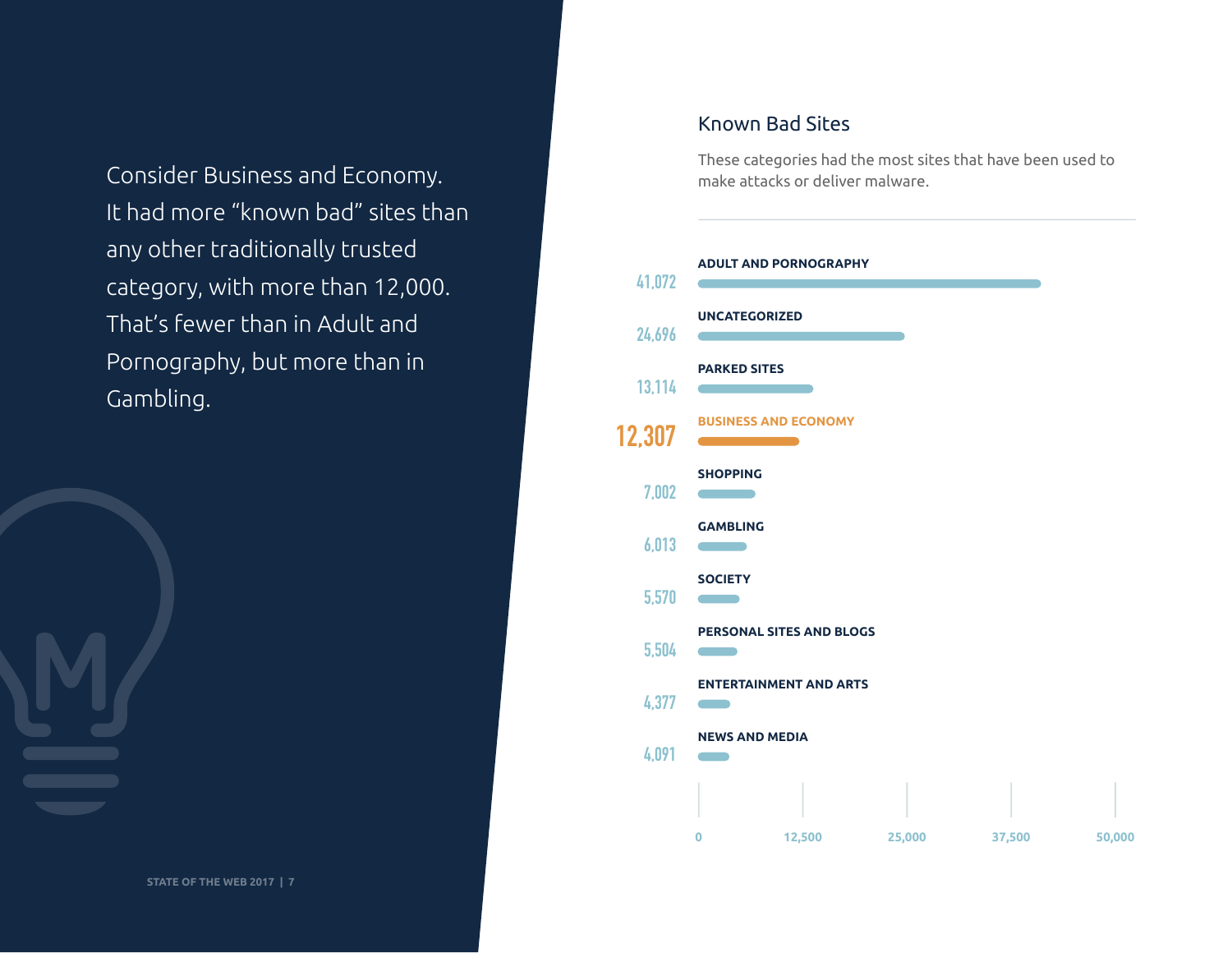More sites in Business and Economy relied on vulnerable software than in any other category, for the second year in a row. Many of these sites still use Microsoft's IIS 5 web server, which the company stopped supporting 12 years ago.

#### Top Categories of Vulnerable Sites

These categories had the most sites that have been identified as relying on vulnerable software.

#### **BUSINESS AND ECONOMY**

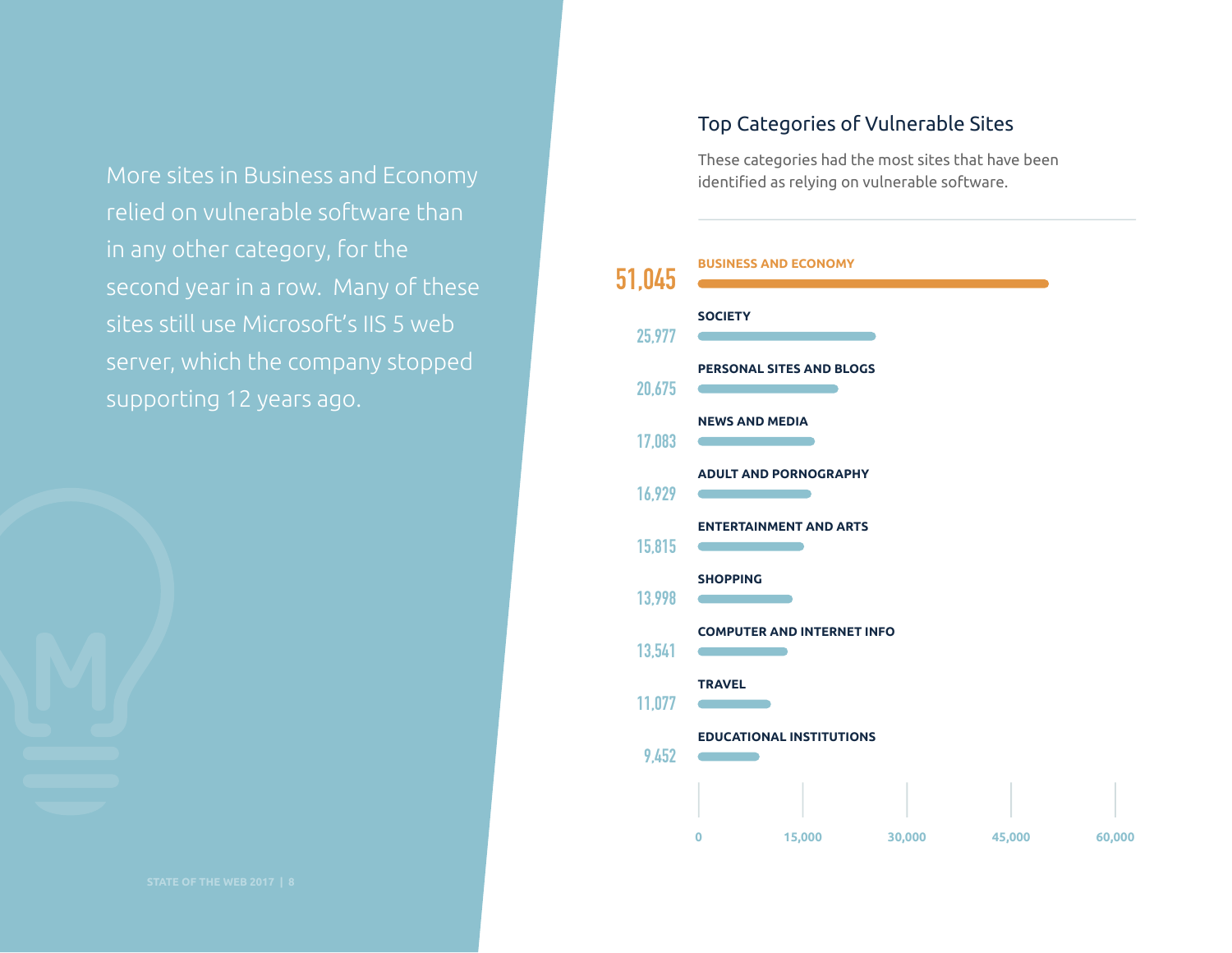suffered more breaches and other successful attacks than any other category.

Top Categories with Threat History Business and Economy sites also in the Last Year

#### **BUSINESS AND ECONOMY** 23,819 **SOCIETY** 12,669 **SHOPPING** 9,540 **COMPUTER AND INTERNET INFO** 9,124 **NEWS AND MEDIA** 7,520 and the state of the state of the state **PERSONAL SITES AND BLOGS** 6,916 **Contract ENTERTAINMENT AND ARTS** 6.306 **Contract** <u> The Common State Common Sta</u> **TRAVEL** 5,418  $\sim$ **ADULT AND PORNOGRAPHY** 3,356 **Contract Contract SPORTS** 3,270 **Contract Contract 0 6,000 12,000 18,000 24,000**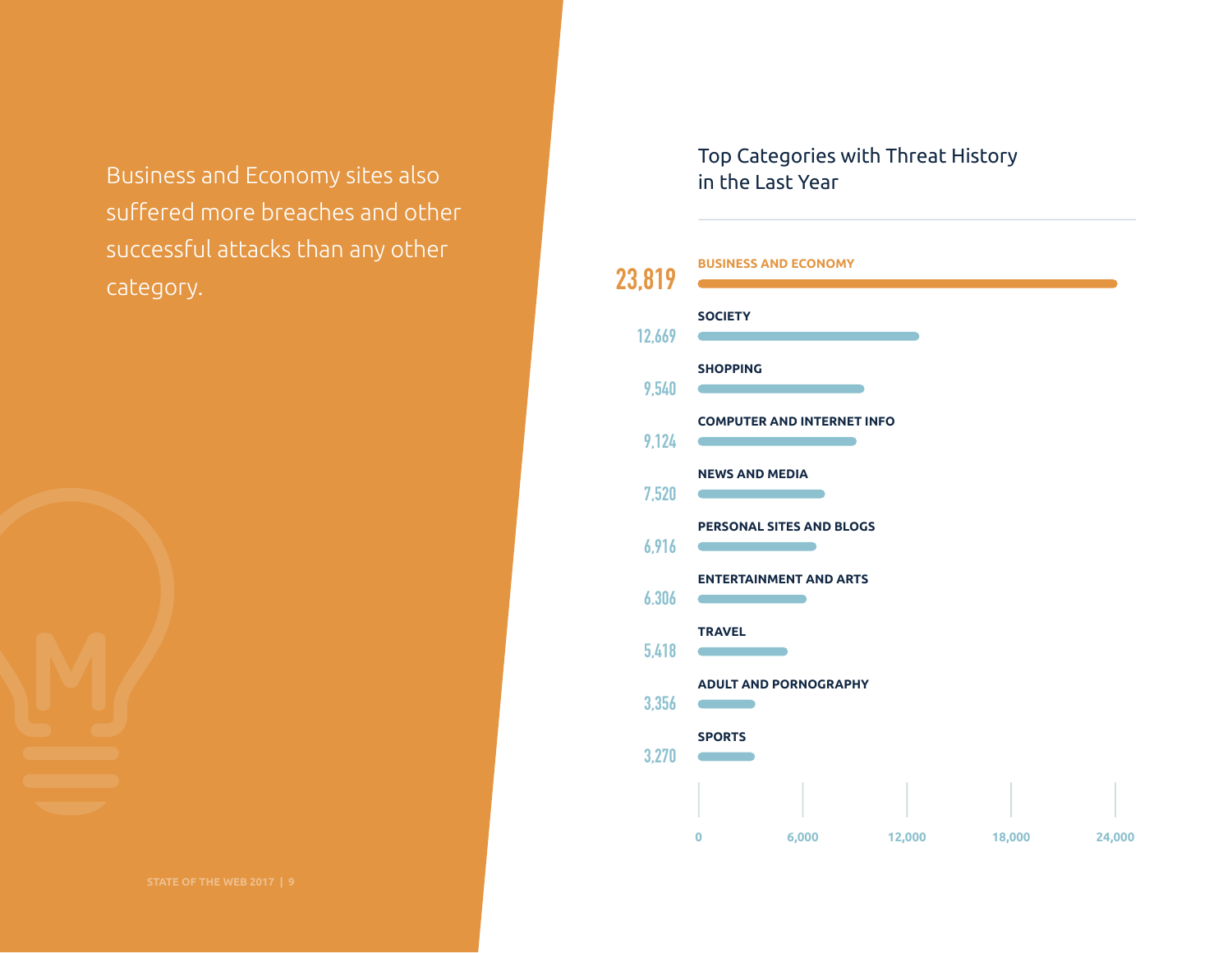One of the most dangerous assumptions about categorization is that once a website has been assigned to a category, it will remain there. The reality is that websites can transition in and out of trusted and untrusted categories. Using our cloud-based isolation platform, we monitored thousands of sites visited by Menlo Security users over a 30-day period. During that time, researchers observed nearly 1,000 sites that were re-categorized

at least once by a web security firm. In the example below, a website that had been assigned to the Phishing and Other Frauds category was briefly re-assigned to Business and Economy, Shopping, Travel. While the web security firm later decided the site was once again bad, any visitors to email.complianceonline.com while it was classified in a benign-sounding category may have been unwittingly visiting a phishing site.

#### So Is This Site Safe or Not?

One reputation service rightly identified email.complianceonline.com as malicious—except for a brief period when it didn't.



# LEGURIES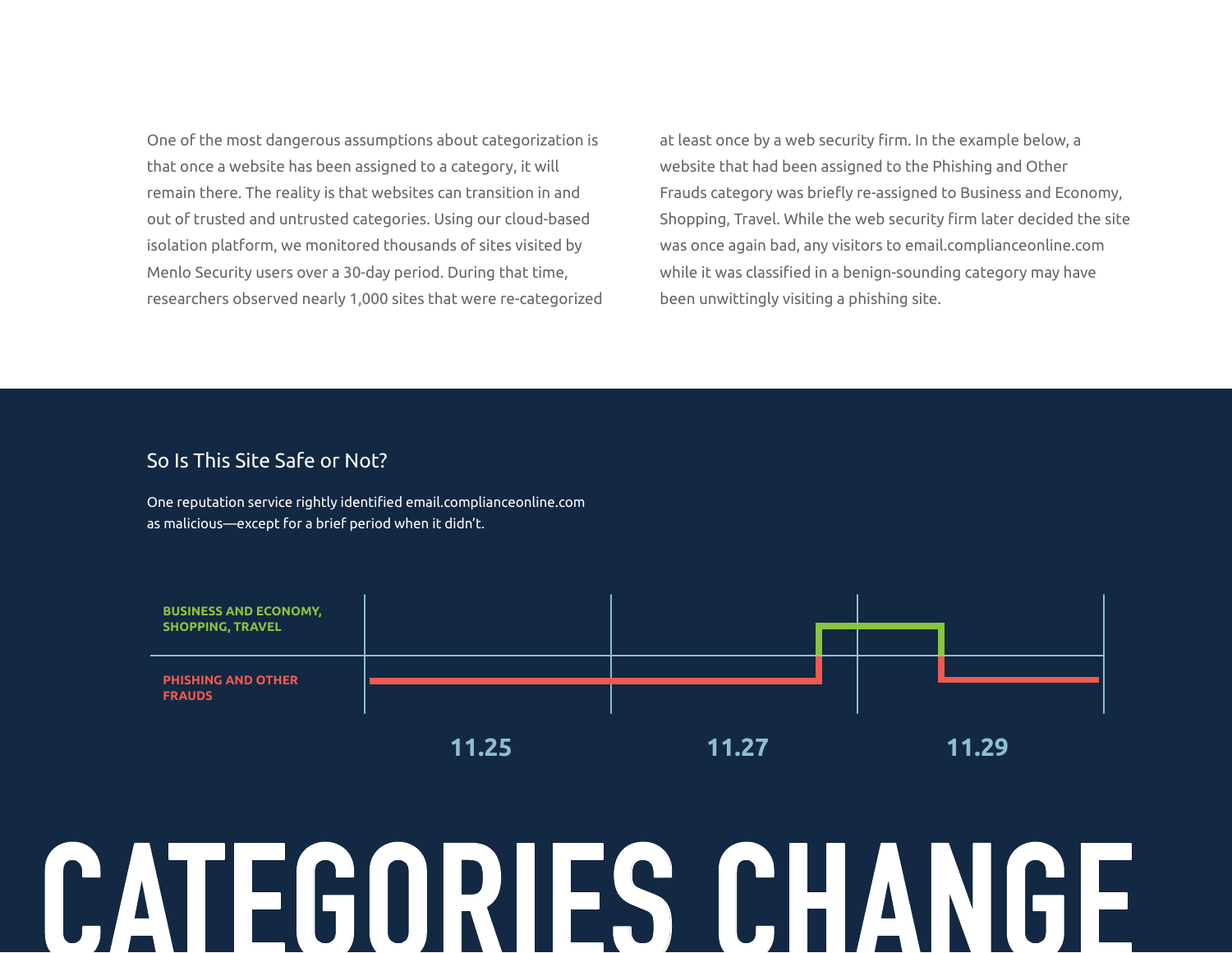

### Phishing Sites Leverage New Tricks to Win Your Trust

Most high-profile breaches result from phishing attacks, or sometimes "spear-phishing" attacks designed to compromise a particular individual or organization. Clicking on what appears to be a perfectly legitimate link within a phishing email can expose a user to credential theft or a drive-by malware exploit that could deliver ransomware or command-and-control software, marking the beginning of a larger breach that can result in financial theft, the loss of valuable personally identifiable information (PII), or the loss of intellectual property.

In 2017, we discovered 4,600 phishing sites using legitimate hosting services.

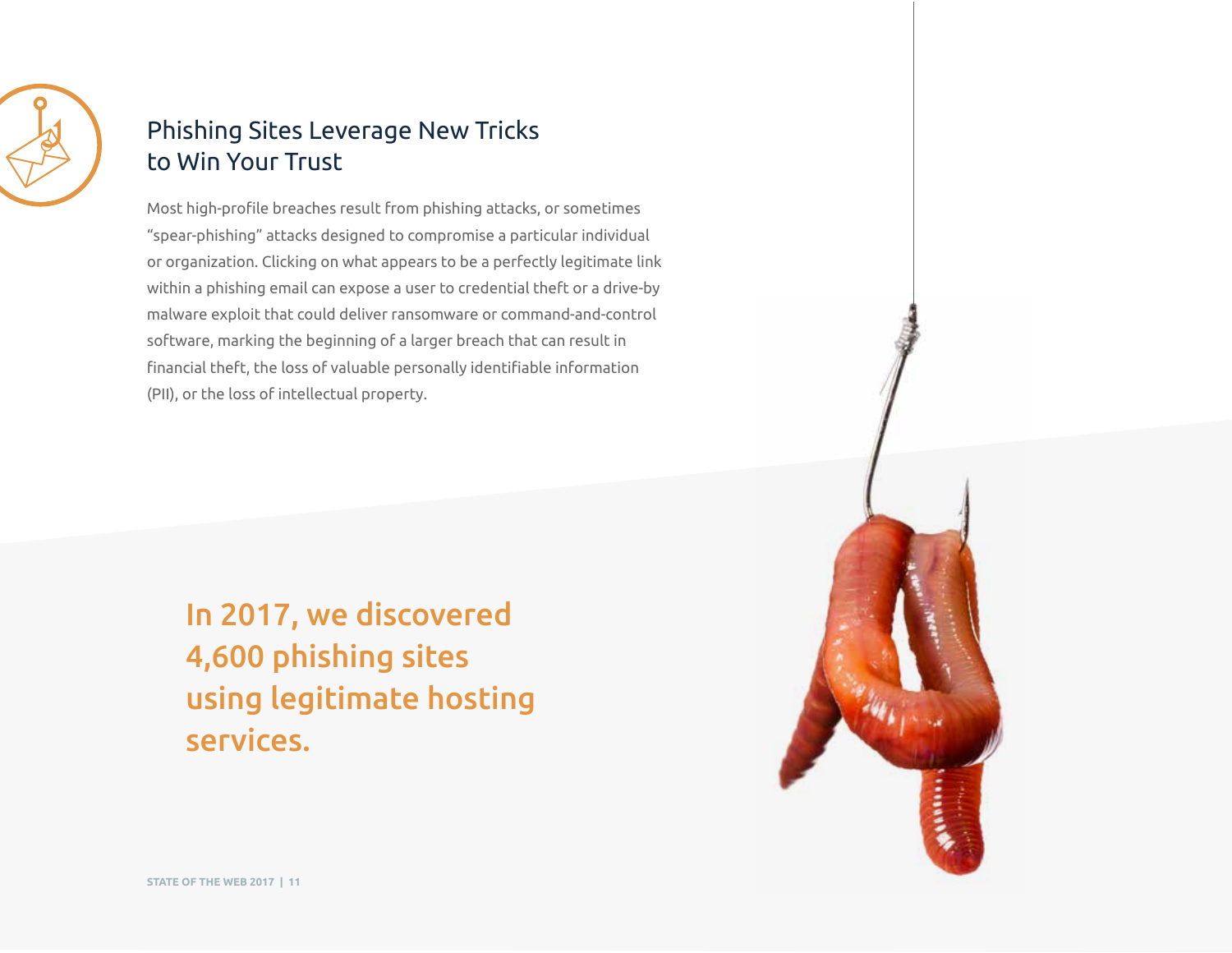There are other benefits to hiding a phishing site on a widely trusted hosting service. It is far easier to set up a subdomain on a legitimate hosting service than use other alternatives—such as trying to hack a popular, well-defended site or to set up a brand-new domain and use it until it is blocked by web security firms. Legitimate domains are often whitelisted by companies and other organizations out of a false sense of security, giving cover to phishing sites. Also, hosting services typically allow customers to set up multiple subdomains. For example, researchers found 15 phishing sites hosted on the world's 10 most popular domains.

It is important to note that we did not uncover any evidence that anyone was successfully attacked from any of these subdomains. But clearly, attackers are taking advantage of readily available hosting services these sites offer.

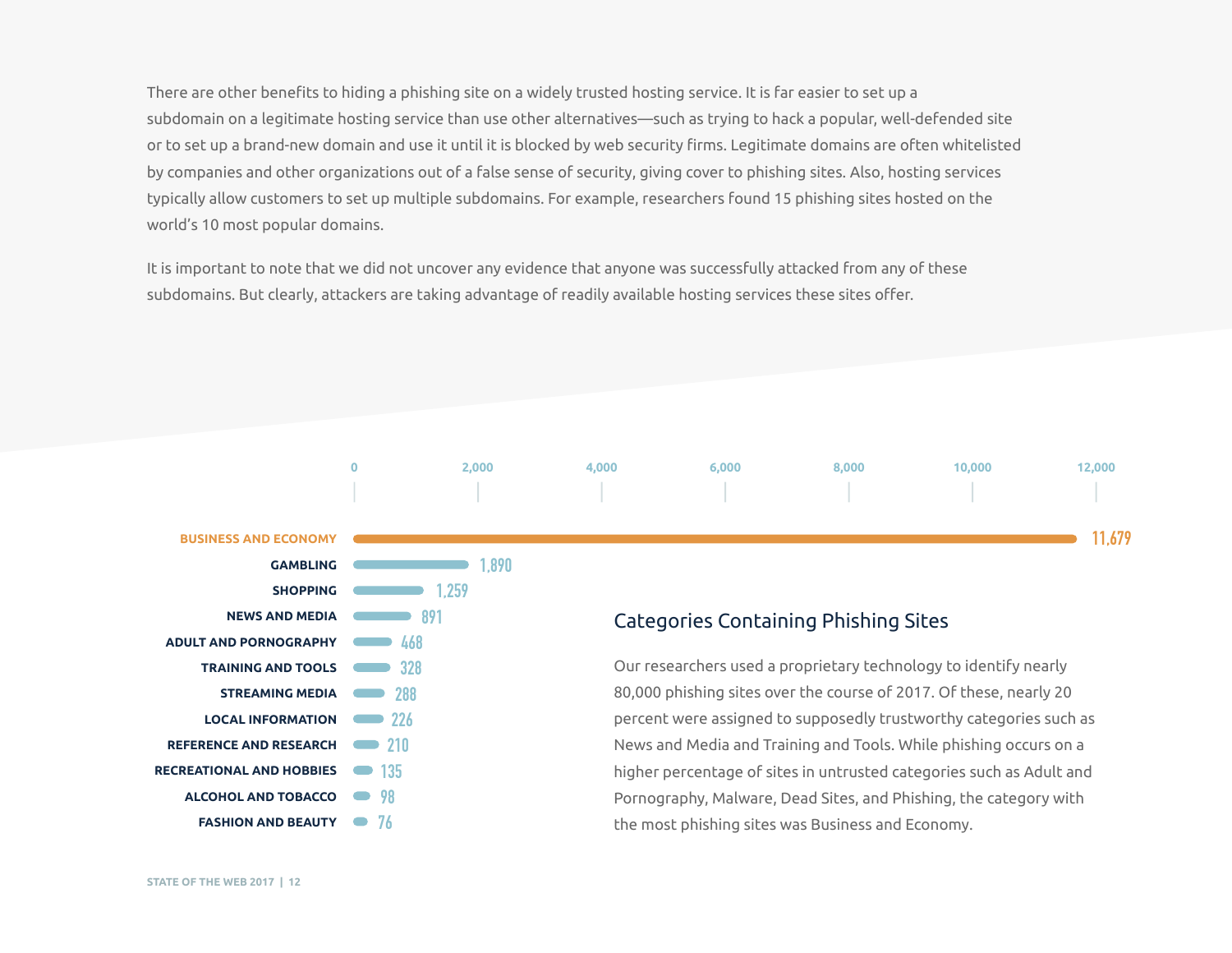

### Typosquatting Lives On

Typosquatting is the act of setting up fake domains containing intentional misspellings that can be used for phishing and malware delivery. For example, millions of Anthem health insurance subscribers provided personal information to typosquatting sites such as we11point.com, because they didn't notice the difference from Anthem's actual URL, which is wellpoint.com (using the letter "l" instead of the number "1"). Although legitimate sites will sometimes register frequently misspelled variants of their domain in an effort to protect visitors, there is no guarantee this is always the case.

> Wellsforgo.com Yotuube.com Yaoo.com

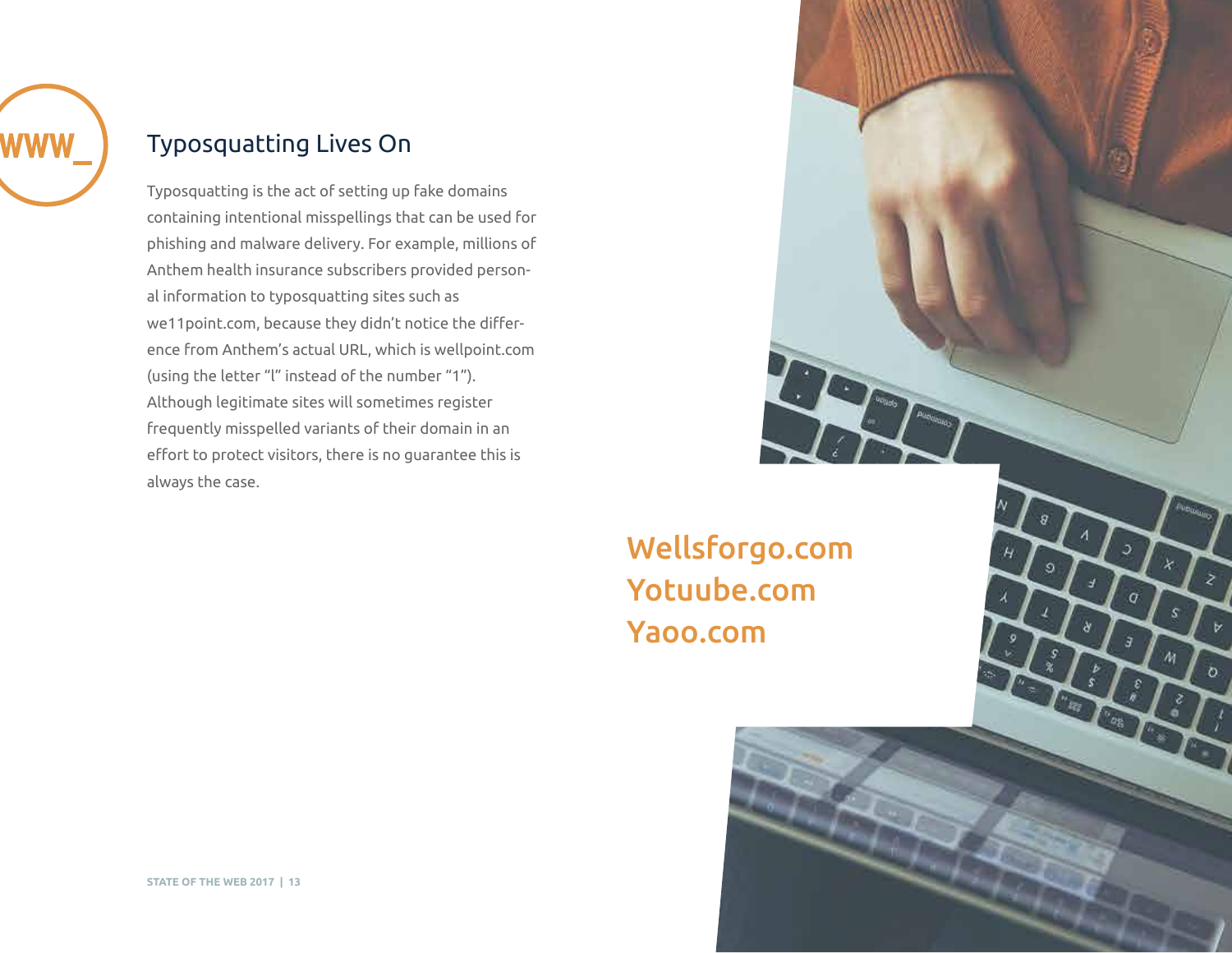#### Typosquatters Play the Categorization Game

To prepare this report, we tracked the web activity of our users over a 30-day period. During that time, we saw traffic to 78 malicious sites that had been misspelled to deceive people trying to visit Alexa's top 1,000 domains. To reduce the odds of detection, more than a third of the sites had found a way to be classified as either Uncategorized or in a generally trusted category, such as News and Media.

Without some proactive effort on the part of the operators of these sites, they would likely have been identified as a Phishing or Other Fraud category, and would therefore have been blacklisted by most companies' web-filtering systems. For example, we found a site called "yotuube.com" that our URL categorization service pegged as a low-risk "shareware" site rather than flag it as something more ominous.

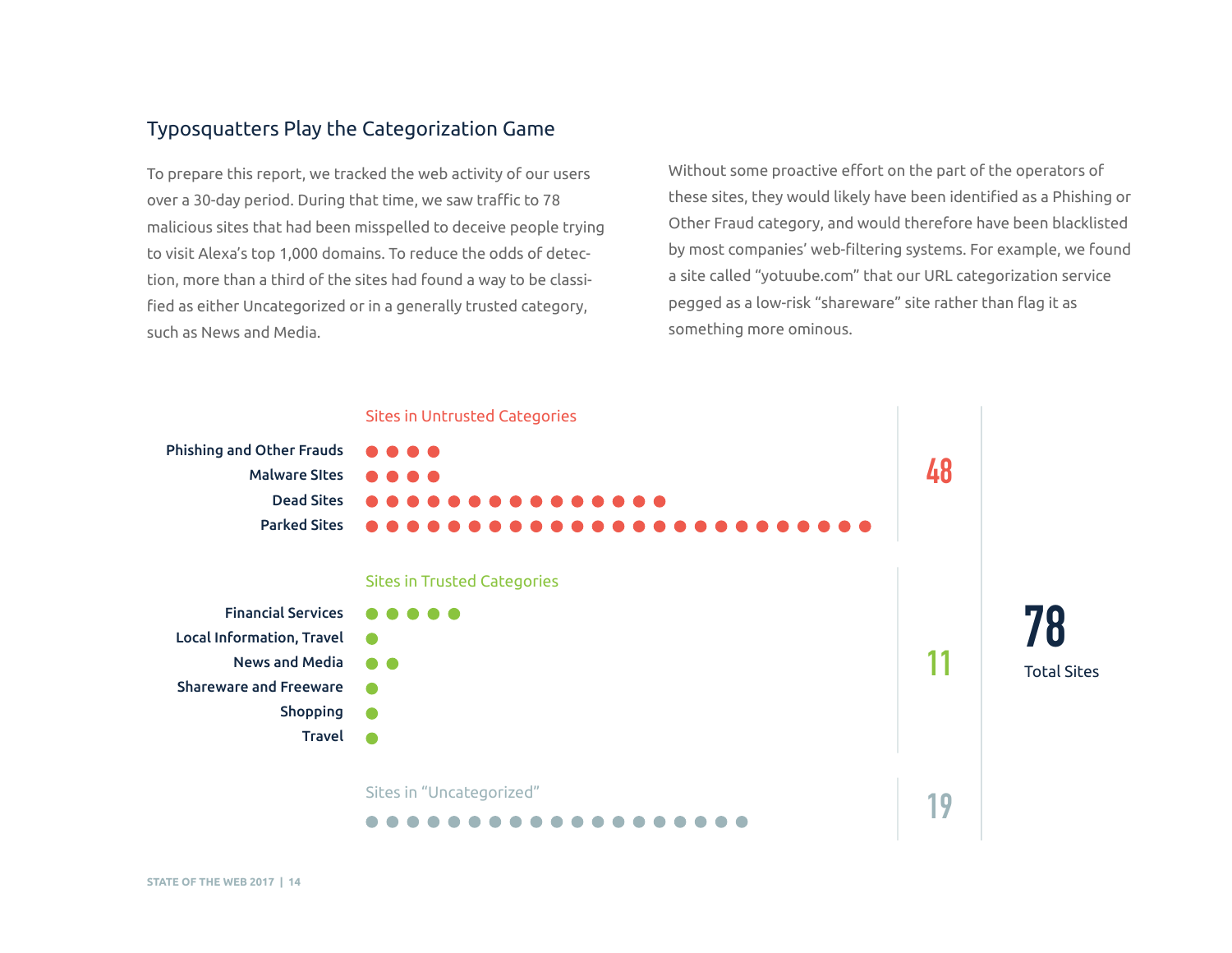When Is Web Security an Oxymoron? When You're Expecting Legacy Products to Spot and Thwart Never-Before-Seen Attacks

It is extremely difficult for any company to achieve perfect security these days, given the skyrocketing variety and sophistication of cyberattacks—in part because the detection-based products in wide use today too often fail to spot these threats. The insights in this report, gathered in part by tracking our users' web usage over a 30-day period, did nothing to dampen our confidence. But to further test our thesis, we wanted to run a real-world test of these legacy defenses. So we commissioned MRG Effitas, a U.K.-based security research company, to create a malicious website which was registered to appear as if it belonged in a trusted category. The site was designed to deliver phishing attacks, as well as a variety of zero-day web threats including:

- $\rightarrow$  HTML exploits, including delivered through fonts, images, and CSS
- $\rightarrow$  Browser plug-in-based exploits, such as Adobe Flash, Java, and Silverlight
- Other browser-based exploits, such as Visual Basic code, including the IronSquirrel exploit delivery method
- → Document-based exploits, such as MS Office and Adobe Reader

MRG Effitas then accessed the malicious site from a test workstation that was protected by a state-of-the-art advanced threat protection appliance that uses content analysis to identify and thwart attacks. As expected, the appliance failed to identify or stop any of these attacks. Because the phishing site was new and was registered in a commonly trusted category, the appliance allowed the workstation to connect directly to the site. In the real world, this would have resulted in a malware infection or stolen credentials.

Similarly, the appliance failed to thwart distribution of any of the malware to the test workstation. Because the URL was newly created, it had not yet been classified as malicious by any public reputation database or assigned to an untrustworthy category, a scenario that happens often in the real world as attackers spin up new websites to launch attacks. In this test, the content analysis appliance, which relies largely on reputation and categorization services to identify risky sites, failed to protect the workstation. The website successfully delivered all of the zero-day exploits listed above.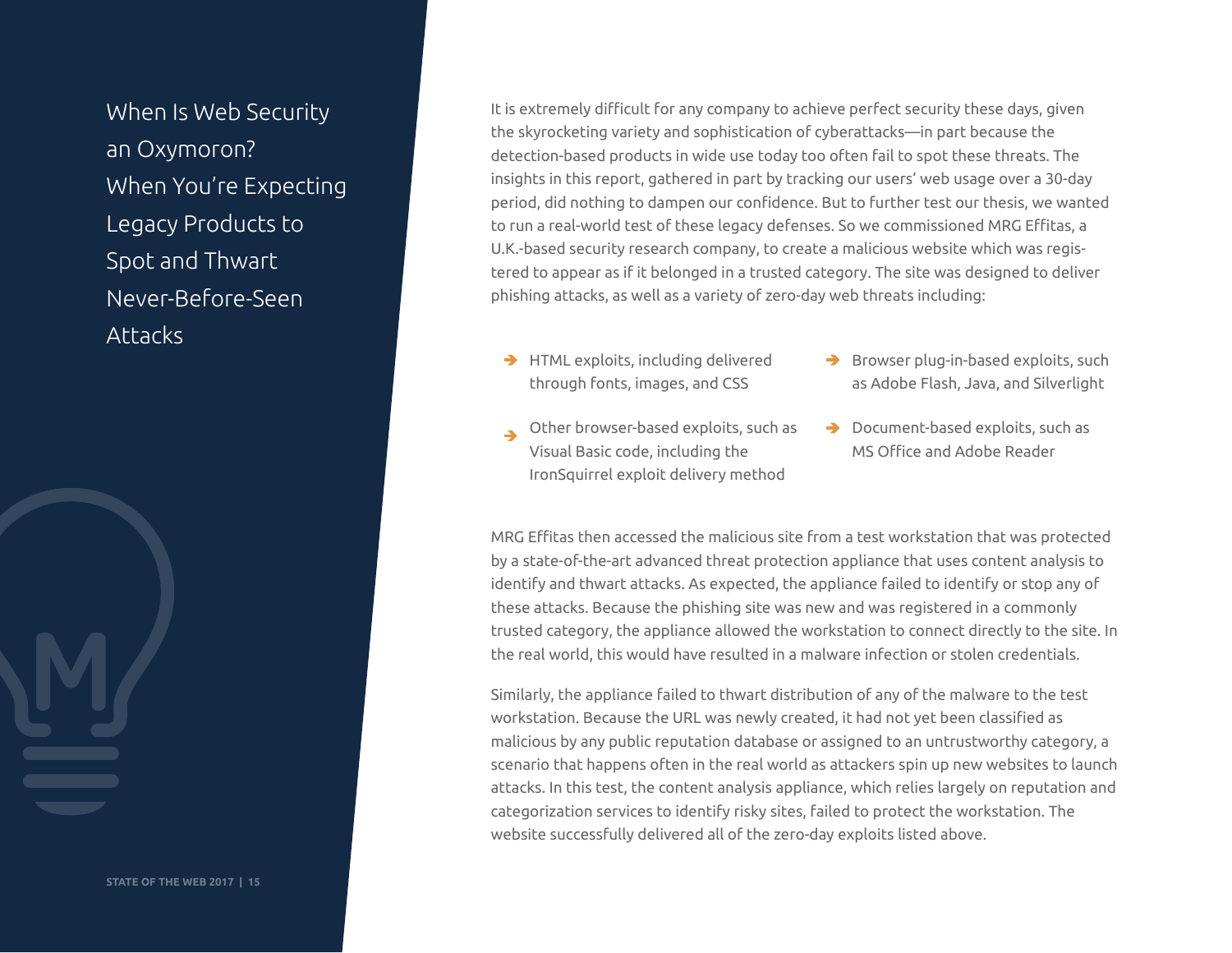# CONCLUSION

It's more important than ever to have a healthy distrust for the web. Regardless of your company's security strategy, we hope this study makes clear that it is difficult to guarantee security when browsing the web, using attachments, or opening unrecognized emails.

Best practices can lower the odds of being victimized. Website owners need to make sure their servers run the latest software updates, and should investigate technologies such as Content-Security-Policy (CSP), which can reduce introduction of malicious code via background sites.

Consumers should download software updates religiously, avoid vulnerable technologies such as Adobe Flash, and use the Chrome browser when possible. Still, even the best detection-based tools and security policies cannot guarantee security on the web today. Companies must consider new technologies.

One such technology is isolation, which protects users by moving the execution of web content to the cloud. Since malware and malicious code never reaches users' devices, it can't infect them. Isolation isn't new, but its widespread adoption has been hindered by a suboptimal user experience such as latency, choppy scrolling, jittery video, and similar impediments.

#### Until now.

Menlo Security's patented Adaptive Clientless Rendering completely preserves the user experience, while providing the strongest web security available today. This combination of transparency and efficacy sets Menlo Security apart, and is leading our momentum in the market. We know of no other technology with the potential to protect against known and unknown threats, and take issues of trust off the table.

With isolation, cybercriminals can no longer weaponize your trust.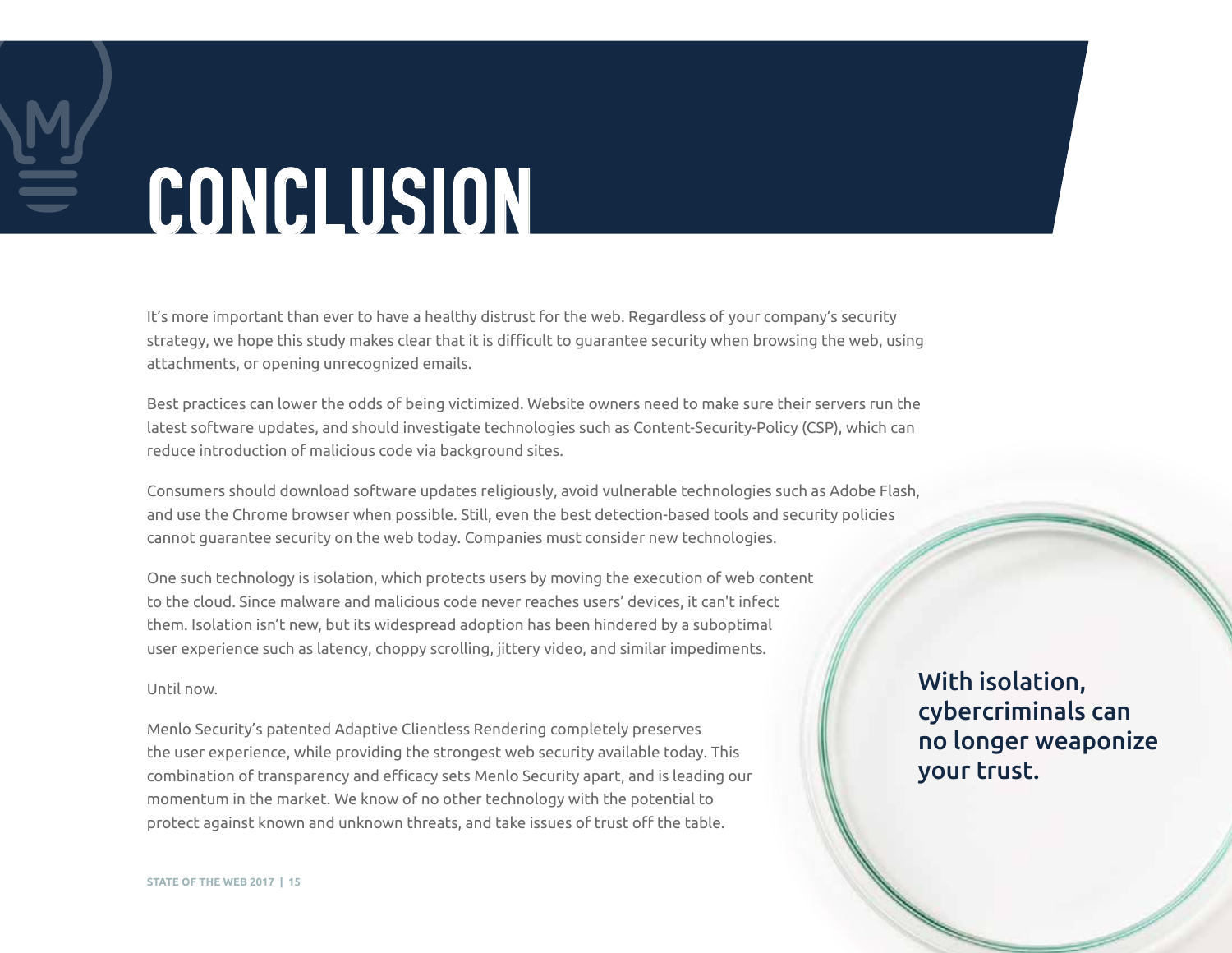# METHODOLOGY

To analyze the overall risk of the top Alexa websites, Menlo Security developed a distributed Chrome-based browser farm to load the homepage of each of the Alexa listed websites. The Chrome browser was further instrumented with a proprietary Menlo Security Risk Analyzer extension that could monitor the loading and execution of JavaScript. Using a real browser to load the webpage was critical to the page loading in the same manner as it would for an end user. This also triggered software execution in the form of scripts, as well as the dynamic loading of ads, beacons, trackers, and other content.

In addition to tallying up the number of scripts in each page, the Menlo Security Risk Analyzer was also able to passively fingerprint the script origin servers (website software), categorize these background sites, as well as correlate the CVE-IDs of these sites based on the website software. Menlo Security also leveraged readily available threat intelligence feeds to determine whether sites were categorized as "known bad," or had security incidents in the last 12 months. Based on this information, Menlo Security classified sites as risky if one or more of the following statements was true:

- → Homepage or background site was running software with known vulnerabilities (CVEs).
- $\rightarrow$  Homepage or background site was categorized as "known bad," such as a phishing website, malware website, etc.
- → Homepage or background site has had a security incident in the last 12 months.

Menlo Security also utilized its cloud-based isolation platform to obtain additional insights into typosquatting sites, phishing sites, and user behavior.